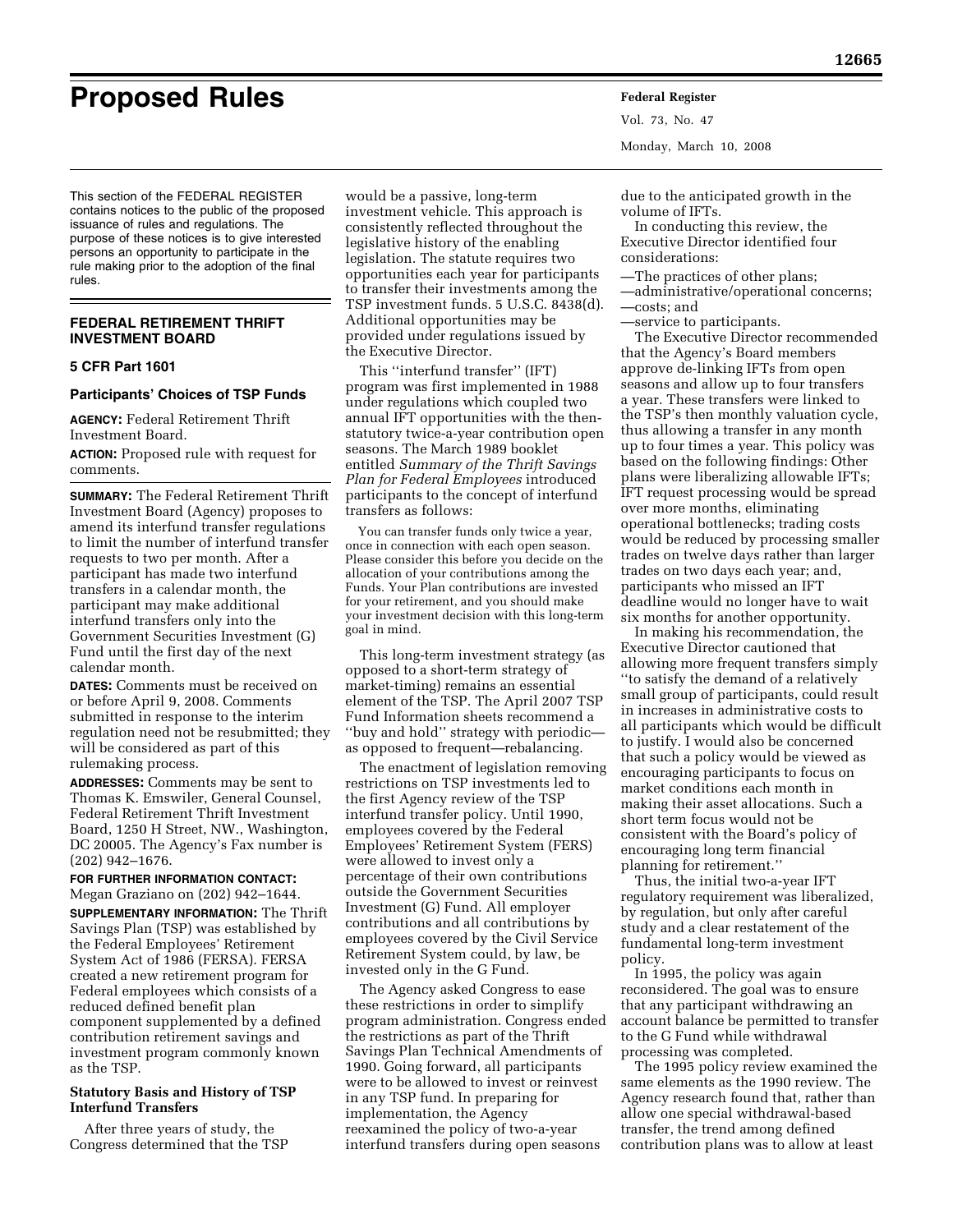12 IFTs each year (this also happened to be the greatest number possible under the monthly-valued system then in place at the TSP). By that time, administrative/operational concerns were minimized for the TSP because IFT requests had largely migrated from paper processing to telephone keypad entry. After a thorough review, the Agency expanded IFT opportunities to one-a-month, twelve-a-year in April 1995.

In October 1995, the Agency began designing a new TSP record keeping system. The initial plan anticipated that the new system should accommodate unlimited IFTs and have the capability to levy a charge if it was later determined that charges were necessary or desirable. However, by 1997, it was clear that frequent trading was still not a problem in the TSP. Further action on a design that would assess a charge for frequent trading was discontinued.

A staff review regarding IFTs in 1998 found that the policy adopted in 1995 continued to achieve the intended policy goals. The review found that 91 percent of participants who made IFTs requested one (75 percent) or two (16 percent) during the year. Just 42 participants requested the maximum of 12.

From an administrative/operational perspective, IFT requests were processed without bottlenecks via the ThriftLine (telephone keypad) and were being migrated to an even more efficient processing environment on the new TSP Web site.

From an investment perspective, transfers were netted each month, thus offsetting uncorrelated ''buys'' with ''sells'' before the monthly IFT amounts were forwarded to the asset manager for investment. Further, under Agency contracts, the asset manager executed ''cross trades'' with other institutional investors in its commingled funds, reducing trading costs and minimizing deviations from the indexes tracked by the TSP.

Participants were satisfied with the level of service, which was comparable to what was being offered in private sector plans. Further, allowing 12 unrestricted interfund transfers a year the maximum possible number under a monthly-valued system—had had no adverse effect on administrative operations or trading costs. Therefore, no restrictions were initially required when the TSP moved from its monthlyvalued record keeping system to a dailyvalued platform in 2003. This had the effect of increasing interfund transfer opportunities from one per month, executed at month end, to one per business day.

The Agency monitored interfund transfer activity by observing the overall number of transfers and periodically determining whether ''frequent trading'' was becoming a problem. For example, in 2004, the Executive Director requested a check of 2003 data which disclosed 150 participants were requesting frequent IFTs for the apparent purpose of short-term market timing. There was no apparent adverse consequence of this activity on other participants in the TSP.

# **The Problem**

This situation began to change in 2006. As the number of interfund transfers increased and as a small number of participants with relatively large account balances engaged in frequent interfund transfers, a pattern started to emerge. These participants began to focus on the International Index Investment (I) Fund, which tracks the Morgan Stanley Europe, Australasia, and Far East Index. The attraction may have been based on the notion that by the noon Eastern Time deadline for submitting an IFT request, a participant might anticipate whether overseas markets would open up or down. Since an IFT request is processed based on the closing price for the previous day, this was seen as an opportunity for arbitrage. Although ''fair valuation'' was introduced to eliminate the arbitrage potential, some participants, nevertheless, continued this behavior. Moreover, over the past year, this behavior has become more frequent and less random.

This activity disrupts the Agency's carefully designed cost-minimization efforts in three distinct ways: Increased transaction costs (including commissions paid to brokers, transfer taxes, and market impact); increased futures/cash position; and forgone interest.

Market impact, which is impossible to calculate in advance, is a major problem generated by the correlated actions of those individuals attempting to actively manage their TSP investments based on anticipated short-term market movements.

By statutory design, the TSP funds are passive, long-term ''pooled'' investments required to replicate the performance of selected broad index funds. The intent of IFTs is to allow periodic rebalancing. There are many benefits inherent in this arrangement established by the original statute. However, the vast majority of participants who follow this long-term strategy are subjected to greater risk when a determined cohort of

participants frequently moves funds in anticipation of market movements.

Simply stated, when this small cohort rapidly removes funds in anticipation of short-term market losses, any losses which in fact materialize are spread over fewer remaining participants and are therefore more severe for those who maintain the long-term approach. Those who rapidly shift out secure the higher value based on the closing price for the day, while the remaining investors bear the losses when the shares are sold at the lower opening price on the following business day.

An extreme example would involve a large, highly-correlated Friday afternoon transfer by market timers wishing to eliminate their exposure in the I Fund based on anticipated market losses due to world events. If those events come to pass, in particular during a three-day U.S. weekend, world markets could fall dramatically, and the smaller number of remaining investors would bear the totality of the losses.

Defenders of this practice argue that the market timers might guess wrong, and, in such a case, positive earnings would be spread over a smaller investor base. They also argue that they are only controlling their own funds.

This rationale, however, ignores the fact that, by their actions, these market timers are exposing passive, long-term investors to a risk they never agreed to accept. These bystanders are simply using the TSP in the passive, long-term method for which it was designed.

Additionally, the market timers are forcing the fund manager to take extraordinary measures to mitigate the adverse impact of an investment behavior for which the TSP was not designed. These extraordinary measures generate costs borne by all participants and adversely affect the plan manager's ability to precisely replicate the performance of the selected indexes.

Frequent rapid fire transfers in the TSP reached a zenith in October, 2007. One example:

- —On October 19, \$371 million was transferred into the I Fund.
- —On October 24, three business days later, \$391 million was transferred out of the I Fund.
- —;\$295 million of those transactions was attributable to 2,018 participants who purchased on 10/19 and redeemed on 10/24.
- —323 of these participants transferred \$250,000 or more for a total of \$110 million on each day.
- —In the previous 60 days, these 323 participants had completed 5,804 exchanges of the I Fund for a total dollar amount of \$1.9 billion. Two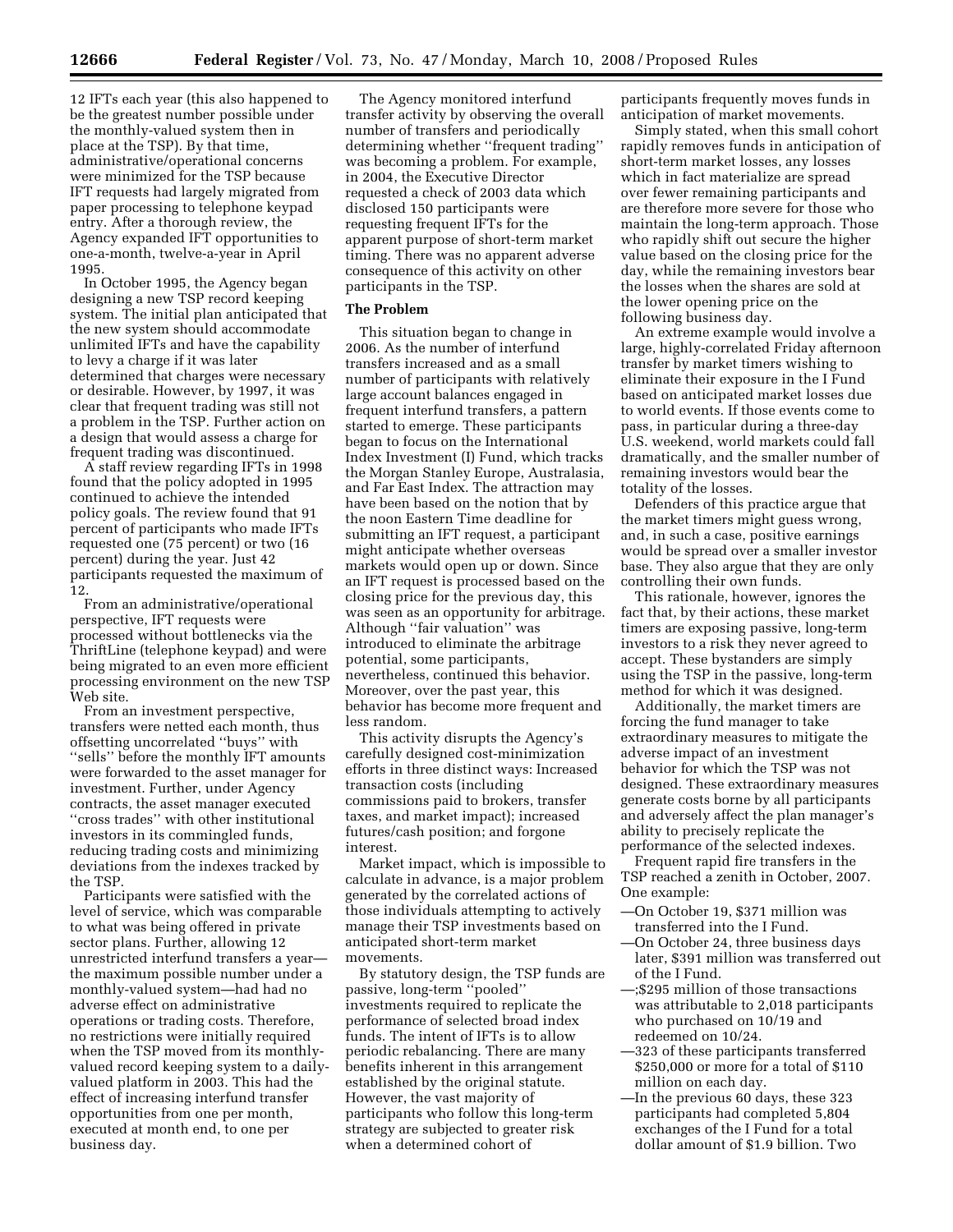hundred and seventy-eight of those participants with large accounts went on to repurchase the I Fund two days later on October 26.

—1,656 participants bought the I Fund on October 19, sold it on October 24 and repurchased it on October 26.

# **Limits Established by Other Funds/ Plans**

The Agency is not alone in recognizing the problems caused by frequent traders. Indeed, there are supplemental plans offered by some U.S. Government agencies, which have taken measures to reduce interfund transfer activity. The FDIC Savings Plan charges a 2 percent redemption fee on

shares of the international stock fund which are not held for at least 90 days. The Thrift Plan for the Employees of the Federal Reserve System does not allow participants to redeem shares of any fund for 14 days after purchase.

Beginning with the ''late trading'' scandal of 2003, the mutual fund industry began to place limits on trading. Trading limits imposed by major mutual fund groups include:

| Mutual fund group | Trade limit                           | Time frame                                                   |
|-------------------|---------------------------------------|--------------------------------------------------------------|
|                   |                                       | 1 calendar year.                                             |
|                   |                                       | 1 year.                                                      |
|                   |                                       | 30 days.                                                     |
|                   | 3 round trips (in/out within 30 days) | 12 months.                                                   |
|                   |                                       | 12 month period.                                             |
|                   |                                       | 360 days.                                                    |
|                   |                                       | 12 months (may reject even before this limit is<br>reached.) |
|                   |                                       | 60 days.                                                     |
|                   |                                       | 90 days.                                                     |
| PBHG              |                                       | 360 days.                                                    |
|                   |                                       | 30 days.                                                     |
|                   |                                       | 360 days.                                                    |
|                   |                                       | 60 days.                                                     |

Defined contribution plans which offer mutual funds as their investment choices can pass on the funds' restrictions or impose more stringent restrictions of their own. The Hewitt survey entitled *Trends and Experience in the 401(k) Plans 2007* found that 73 percent of surveyed plans have placed restrictions on some or all of their funds.

While the Securities and Exchange Commission (SEC) has no direct oversight authority with respect to the TSP, its views on frequent trading and specifically its directive to mutual fund board members is instructive.

The SEC's rule 22c–2(a)(1) under the Investment Company Act of 1940, which authorizes mutual funds to impose redemption fees when it is determined that such fees are in a fund's best interest, took effect in October 2006. In the release adopting this rule (Inv. Co. Ac Rel. No. IC–26782, March 11, 2005), the SEC noted, ''Excessive trading in mutual funds occurs at the expense of long-term investors, diluting the value of their shares. It may disrupt the management of a fund's portfolio and raise the fund's transaction costs because the fund manager must either hold extra cash or sell investments at inopportune times to meet redemptions.''

According to the SEC: ''Under the rule [22c–2], the board of directors must either (i) approve a fee of up to 2% of the value of shares redeemed, or (ii) determine that the imposition of a fee is not necessary or appropriate. *Id.* A

board, on behalf of the fund, may determine that the imposition of a redemption fee is unnecessary or inappropriate because, for example, the fund is not vulnerable to frequent trading or the nature of the fund makes it unlikely that the fund would be harmed by frequent trading. Indeed, a redemption fee is not the only method available to a fund to address frequent trading in its shares. As we have stated in previous releases, funds have adopted different methods to address frequent trading, including (i) restricting exchange privileges; (ii) limiting the number of trades within a specified period; (iii) delaying the payment of proceeds from redemptions for up to seven days (the maximum delay permitted under section 22(e) of the Act); (iv) satisfying redemption requests in-kind; and (v) identifying market timers and restricting their trading or barring them from the fund.''

In its review of the best practices of the mutual fund industry's efforts to curb frequent trading, the Agency learned that the exact mechanisms funds employ to deter frequent trading are many and varied depending on unique circumstances, but they share two common themes: Fees or transaction limitations.

Many fund families charge redemption fees for shares which are redeemed within 30, 60, or 90 days of purchase. T. Rowe Price, for example, levies fees on 27 funds, including a 2 percent redemption fee on shares of its International Index Fund and a 0.5

percent fee on shares of its Equity Index 500 and Extended Equity Market Index Funds, if they are sold within 90 days of purchase. TIAA–CREF (with \$400 billion of assets under management and 3 million participants) charges a redemption fee of 2 percent on shares of its International Equity, International Equity Index, High Yield II, Small-Cap Equity, Small-Cap Growth Index, Small-Cap Value Index or Small-Cap Blend Index Funds redeemed within 60 days of purchase. We noted particularly that the fee is a percentage of the dollar amount transacted, not a flat processing charge.

When brokerage firms charge \$10 to execute a stock trade, they know exactly how much it costs them to make that transaction. Mutual fund managers (and the TSP) cannot determine the exact amount of costs to the plan from interfund transfer activity for the following reasons. First, each day, a price for each fund is determined based on closing stock prices for that day. However, the fund manager does not execute every stock trade at that closing price. Any difference is market impact and is charged or credited to the fund, thus impacting the returns of the longterm holders. Second, to accommodate the large trades which result from frequent IFT activity, managers must keep a larger liquidity pool, which causes performance to deviate from that of the index. Lastly, for the TSP, when the liquidity pool is depleted as a result of a number of large trades in a row, cash due to the TSP is not received for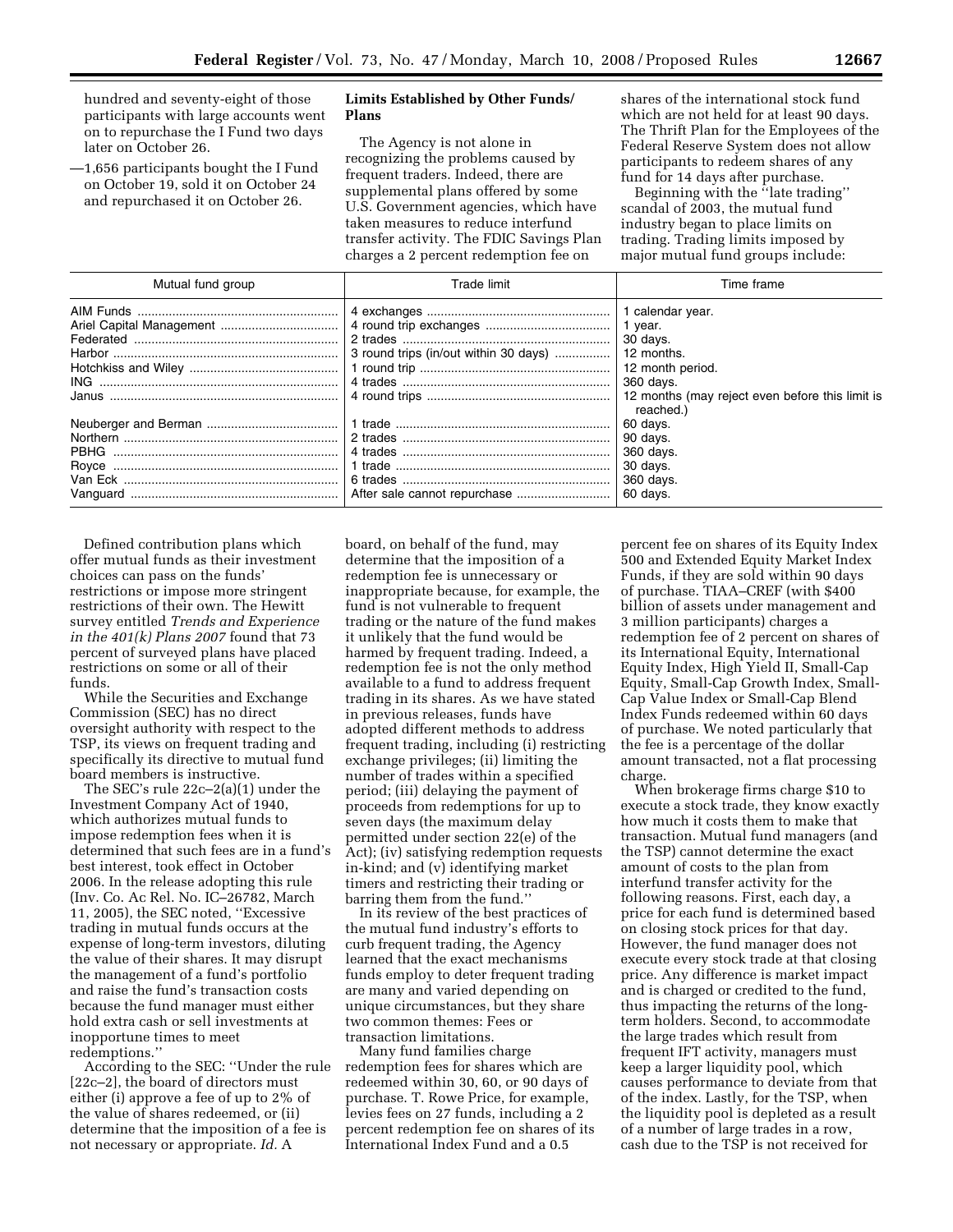how much to charge for each transaction, mutual fund families assess a percentage of the dollar amount transacted.

Many fund families employ trading restrictions similar to Vanguard's whereby an investor may not repurchase any fund within 60 days after a redemption.

We would also note that both TIAA– CREF and Vanguard, among others, use a double-barreled approach by charging a fee on top of the trading restrictions for some funds. For example, if an investor sells the Vanguard Developed Markets Index Fund (similar to the TSP's I Fund) within 60 days of purchasing it, that investor is charged a 2% fee AND cannot repurchase the fund for 60 days.

### **Proposed TSP Solution**

The hallmark of the TSP is simplicity. Although the problem described above may not be amenable to a single solution (as evidenced by the multilayered restrictions including monthly limits/no-buyback rules/redemption fees imposed by various private sector funds and plans), the Agency is currently proposing a straightforward rule that will allow two unrestricted transfers each month, followed by unlimited opportunities to transfer amounts to the Government Securities Investment (G) Fund. Our analysis on the effect of such a limitation shows that it would have reduced the historic levels of November 2007 trade dollar volumes by 53%.

In developing its recommendation, the Agency chose not to pursue redemption fees because it is impossible to correctly assign the exact costs to those who are making interfund transfers. Additionally, imposing a percentage fee would deny our participants the ability to go to the safe harbor of the G Fund at any time for no charge. The Agency considers that capability to be of paramount importance. A fee-based system would especially punish an infrequent trader who may wish to redeem within 30, 60, or 90 days (depending on the policy) because the market is declining. In this situation, the participant could face losing two percent of his/her investment in addition to the market decline, a worst case scenario.

Further, our approach is more liberal than most, if not all, of the restrictions reviewed. It allows participants to rebalance up to twice a month. Indeed,

our two investment consultants, Mercer and Ennis Knupp, have conducted studies showing that rebalancing an account more than monthly or quarterly is ineffective. We therefore consider our approach to be more accommodating than necessary for optimal rebalancing frequency and demonstrably more liberal than the policies of 40 record keepers which use the same processing system as the TSP.

The advantages of our current approach include ease of understanding by the 3.9 million TSP participants as well as administrative simplicity. In fact, the Agency's proposal will affect a very small number of TSP participants. Our review of 2007 data shows that more than 99% of participants requested 12 or fewer interfund transfers. The Agency expects that, when coupled with our educational and outreach efforts, this structural limit of two per month will virtually eliminate the problems associated with frequent interfund transfer activity.

The Executive Director has sent a letter to every one of the 3.9 million participants explaining the situation and reminding all participants that the TSP was designed by Congress to be a passive, long-term vehicle designed to replicate the selected indexes.

Participants whose frequent transfer requests reflect an effort to time the markets (*i.e.*, those who request interfund transfers in reaction to, or anticipation of, short-term market conditions) might still affect the returns of others in the pooled investments, as well as the Plan's ability to replicate the indexes, through less frequent yet more determined activity. This has the potential to become a significant problem as account balances grow over time. If participants with large account balances request large interfund transfers in a non-random manner, the Agency may reconsider imposing the more restrictive limitations employed by other plans and mutual funds. If additional restrictions prove necessary, the Agency will announce additional rulemaking at a future date.

#### **Regulatory Flexibility Act**

I certify that this regulation will not have a significant economic impact on a substantial number of small entities. It will affect only Thrift Savings Plan participants and beneficiaries. To the extent that limiting interfund transfers is necessary to curb excessive trading, very few, if any, ''small entities,'' as defined in 5 U.S.C. 601(6), will be affected by the final rule. This is because the Thrift Savings Plan is sponsored by the U.S. Government and because the interfund transfer

limitations are likely to affect primarily federal employees, members of the uniformed services, and an insubstantial number of financial advisors who may provide advice in connection with the Fund.

#### **Paperwork Reduction Act**

I certify that these regulations do not require additional reporting under the criteria of the Paperwork Reduction Act.

## **Unfunded Mandates Reform Act of 1995**

Pursuant to the Unfunded Mandates Reform Act of 1995, 2 U.S.C. 602, 632, 653, 1501–1571, the effects of this regulation on state, local, and tribal governments and the private sector have been assessed. This regulation will not compel the expenditure in any one year of \$100 million or more by state, local, and tribal governments, in the aggregate, or by the private sector. Therefore, a statement under section 1532 is not required.

# **Submission to Congress and the Government Accountability Office**

Pursuant to  $5$  U.S.C.  $810(a)(1)(A)$ , the Agency submitted a report containing this rule and other required information to the U.S. Senate, the U.S. House of Representatives, and the Comptroller General of the United States before publication of this rule in the **Federal Register**. This rule is not a major rule as defined at 5 U.S.C. 814(2).

# **List of Subjects in 5 CFR Part 1601**

Government employees, Pensions, Retirement.

#### **Gregory T. Long,**

*Executive Director, Federal Retirement Thrift Investment Board.* 

For the reasons set forth in the preamble, the Agency proposes to amend 5 CFR chapter VI as follows:

# **PART 1601—PARTICIPANTS' CHOICES OF TSP FUNDS**

1. The authority citation for part 1601 continues to read as follows:

**Authority:** 5 U.S.C. 8351, 8438, 8474 (b)(5) and (c)(1).

2. Amend § 1601.32, by revising paragraph (b) to read as follows:

#### **§ 1601.32 Timing and Posting Dates.**

\* \* \* \* \* (b) *Limit.* There is no limit on the number of contribution allocation requests. A participant may make two unrestricted interfund transfers (account rebalancings) per account (e.g., civilian or uniformed services), per calendar month. An interfund transfer will count